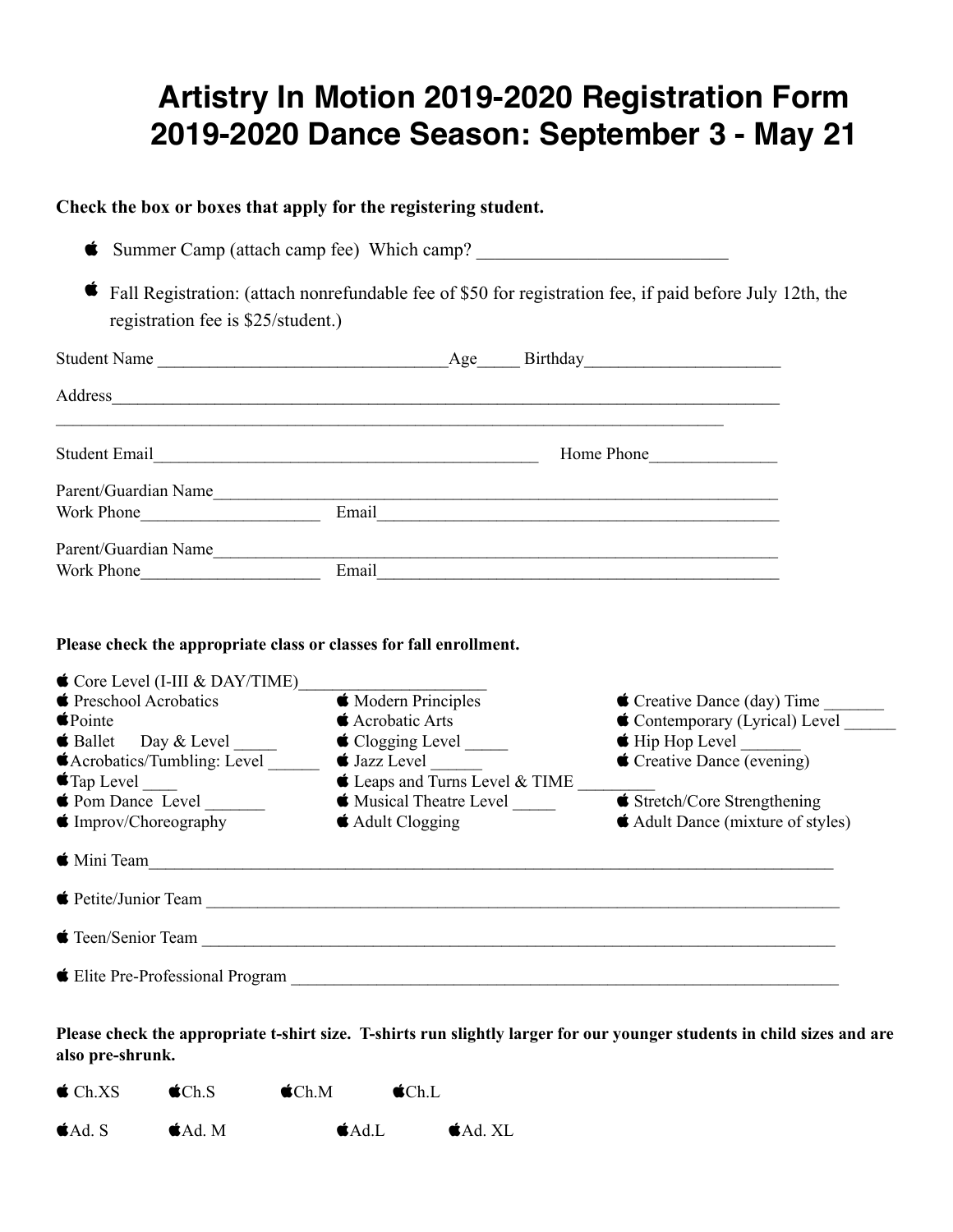Please list the vehicles that will be dropping off the student for class. This helps us in our Assisted Drop-Off System to recognize the appropriate vehicles that are either dropping off or picking up the student from his/her class. Thank you!

| . .     |  |
|---------|--|
| ⌒<br>∠. |  |
| ∍<br>J. |  |
|         |  |

**If applicable, please describe below the student's previous dance training**.

#### **Medical Information – 2019/2020 Dance Season**

I understand that my child will be participating in physical activity, and as such, I realize there is an element of physical risk involve. Any limitation in ability to participate due to a medical condition must be noted on this form and designated "Medical Limitations" below. Failure to note such condition is a warranty by the parent that such condition does not exist.

|                                                                                                                   |             |      | I understand that in the event of an accident or illness involving my child, I will be notified immediately at  |
|-------------------------------------------------------------------------------------------------------------------|-------------|------|-----------------------------------------------------------------------------------------------------------------|
| HOME#                                                                                                             | or at WORK# |      | . In the event that I cannot be                                                                                 |
| contacted, I hereby designate                                                                                     |             | at # | to be                                                                                                           |
|                                                                                                                   |             |      | contacted. If neither of us can be contacted, I hereby authorize Artistry In Motion Performing Arts Center to   |
|                                                                                                                   |             |      | take any steps it deems necessary to make medical attention available, including physicians, hospital, or other |
| medical services. I further agree that I am responsible for all expense not covered by the <i>studio policy</i> . |             |      |                                                                                                                 |
|                                                                                                                   |             |      |                                                                                                                 |

Medical Limitations:

Food allergies/other known allergies:\_\_\_\_\_\_\_\_\_\_\_\_\_\_\_\_\_\_\_\_\_\_\_\_\_\_\_\_\_\_\_\_\_\_\_\_\_\_\_\_\_\_\_\_\_\_\_\_

Student Name:\_\_\_\_\_\_\_\_\_\_\_\_\_\_\_\_\_\_\_\_\_\_\_\_\_\_\_\_\_\_\_\_\_\_\_\_\_\_\_\_\_\_\_\_\_\_\_\_\_\_\_\_\_\_\_\_\_\_\_\_\_\_\_\_\_\_

PRINT Parent/Guardian Name:\_\_\_\_\_\_\_\_\_\_\_\_\_\_\_\_\_\_\_\_\_\_\_\_\_\_\_\_\_\_\_\_\_\_\_\_\_\_\_\_\_\_\_\_\_\_\_\_\_\_\_\_

Parent/Guardian Signature REQUIRED:\_\_\_\_\_\_\_\_\_\_\_\_\_\_\_\_\_\_\_\_\_\_\_\_\_\_\_\_\_\_\_\_\_\_\_\_\_\_\_\_\_\_\_\_\_

## **Monthly Tuition Policy**

In regarding monthly tuition, payment is due the last week of each month to cover the student's classes for the following month**. If monthly tuition is not paid by the first week in each month, we will assess a \$10 late fee charge for that month.** Also, if the student's tuition is not paid for by the end of that month, he/she will be unable to participate in his/her classes until the tuition payments are up to date. For example, in the last week of September tuition is due for October. TUITION IS THE SAME FOR EVERY MONTH, INCLUDING MONTHS WITH HOLIDAYS EXCEPT FOR THE MONTH OF MAY. TUITION IN MAY IS ½ PRICE TO ACCOMMODATE ALL MONTHS WHEN THE STUDIO IS CLOSED DUE TO HOLIDAYS/WEATHER